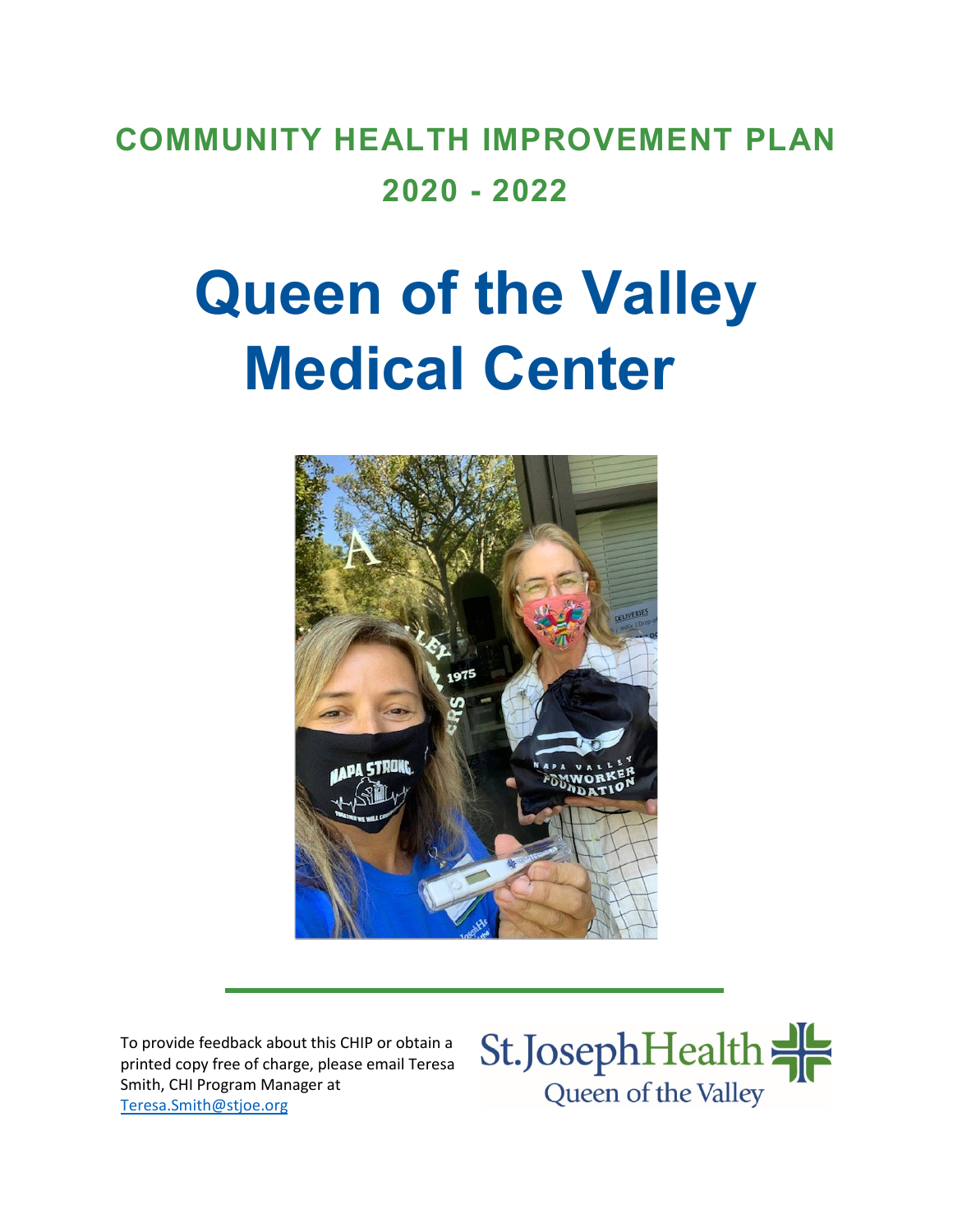# CONTENTS

| Addressing the Needs of the Community: 2020-2022 Key Community Benefit Initiatives and |
|----------------------------------------------------------------------------------------|
|                                                                                        |
|                                                                                        |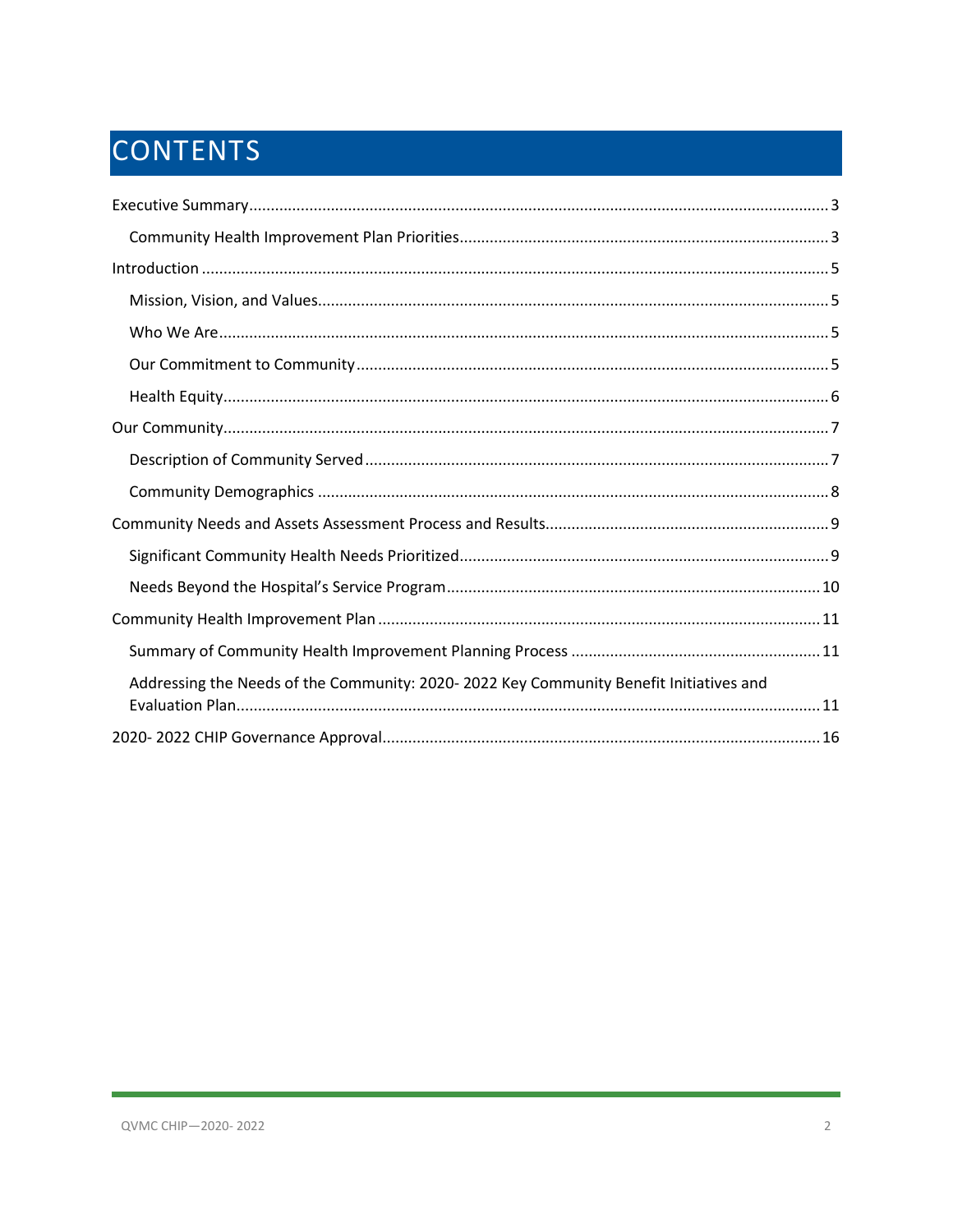## <span id="page-2-0"></span>EXECUTIVE SUMMARY

Providence St. Joseph Health continues its Mission of service in Napa County through Queen of the Valley Medical Center (QVMC). QVMC is an acute-care hospital with 208 licensed beds, founded in 1958 and located in Napa, California. The hospital's service area is the entirety of Napa County, including 140,394 people.

QVMC dedicates resources to improve the health and quality of life for the communities it serves, with special emphasis on the needs of the economically poor and vulnerable. During the most recent fiscal year, the hospital provided \$33,487,837 in Community Benefit in response to unmet needs.

QVMC conducts a Community Health Needs Assessment (CHNA) in the communities it serves every three years to better understand the health-related needs and strengths. The results of the CHNA are used to guide and inform efforts to better address the needs of the community. Through a mixedmethods approach using quantitative and qualitative data, the CHNA process relied on several sources of information to identify community needs. The community information collected includes state and national public health data, qualitative data from interviews with stakeholders and listening sessions with service providers, and hospital utilization data.

### <span id="page-2-1"></span>Community Health Improvement Plan Priorities

As a result of the findings of our [2019 Community Health Needs Assessment \(CHNA\)](https://www.providence.org/-/media/Project/psjh/providence/socal/Files/about/community-benefit/reports/2019chna-queenofthevalleymedicalcenter.pdf?la=en&hash=95CE2A5B48AABF66A368B1BDFBAD1C04) and through a prioritization process aligned with our Mission, resources, and hospital strategic plan, QVMC will focus on the following areas for its 2020-2022 Community Benefit efforts:

### PRIORITY 1: HEALTH EQUITY – RACIAL & LGBTQ

The disproportionate impact of COVID-19 on Black, Brown, Indigenous, and People of Color (BBIPOC), as well as the national call for racial justice have highlighted the need for additional community conversations around racism and inequities. Health inequities and systemic racism are preventing BBIPOC communities, particularly the Latino/a community, from accessing opportunities, and discrimination prevents the LGBTQ+ community from receiving responsive health care.

### PRIORITY 2: HOUSING & HOMELESSNESS

A major growing community need is around safer and more affordable housing stock, particularly for people with low incomes. The housing crisis in Napa highlights racial and economic inequities in the community, disproportionately affecting the Latino/a community, especially mixed status families. There is additional concern for older adults who have few affordable options in the community, particularly those living on a fixed income.

### PRIORITY 3: MENTAL HEALTH & SUBSTANCE USE SERVICES

There is a general lack of mental health and substance use treatment services in the community. Schoolage children, older adults, the Latino/a community, and individuals identifying as LGBTQ+ experience barriers to accessing responsive services.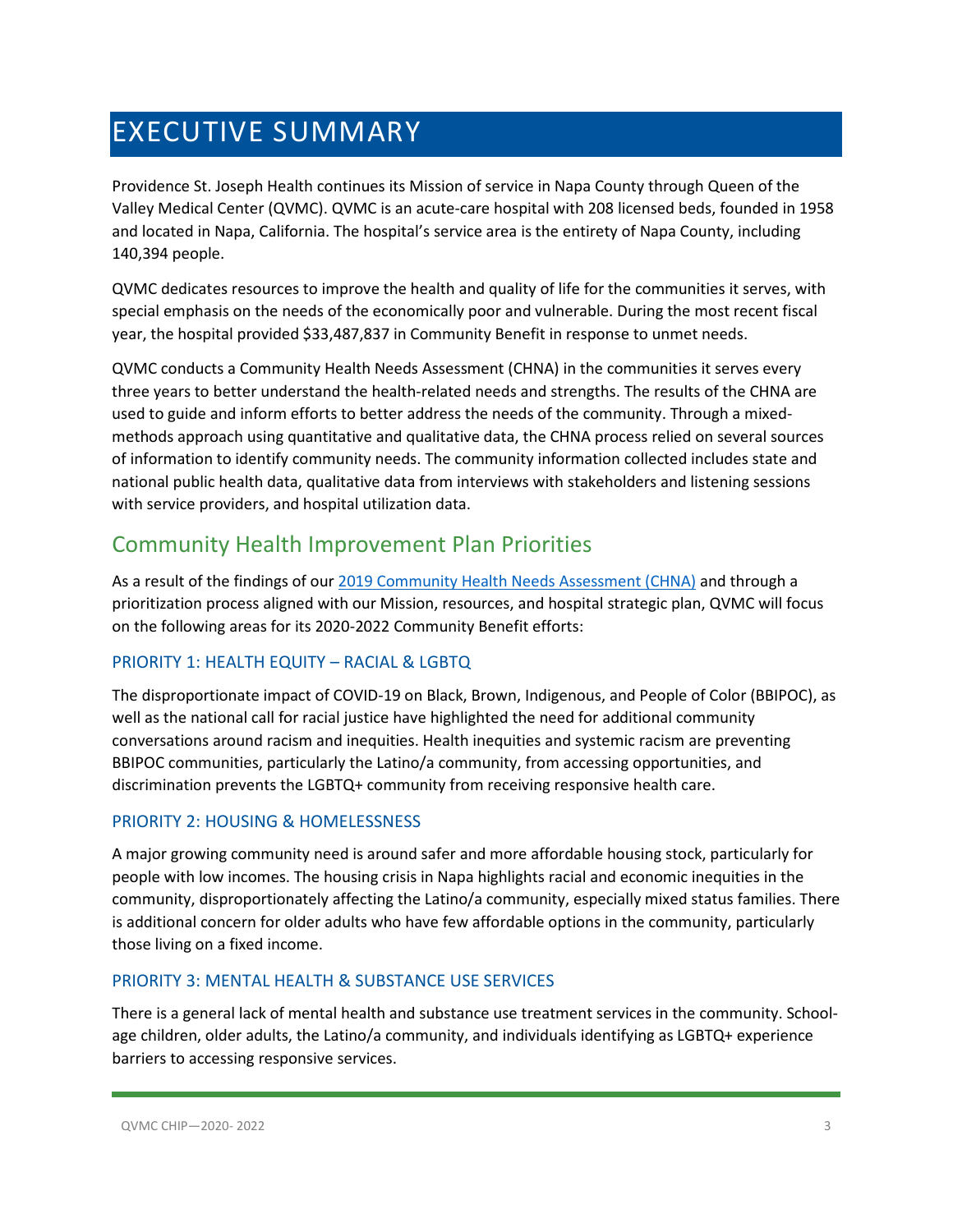### PRIORITY 4: ACCESS TO HEALTH SERVICES

There is concern around lack of access to health insurance for mixed status families as well as people losing their insurance due to job loss during the pandemic. A lack of specialists in Napa, transportation, and language barriers prevent individuals from accessing timely and responsive health care services.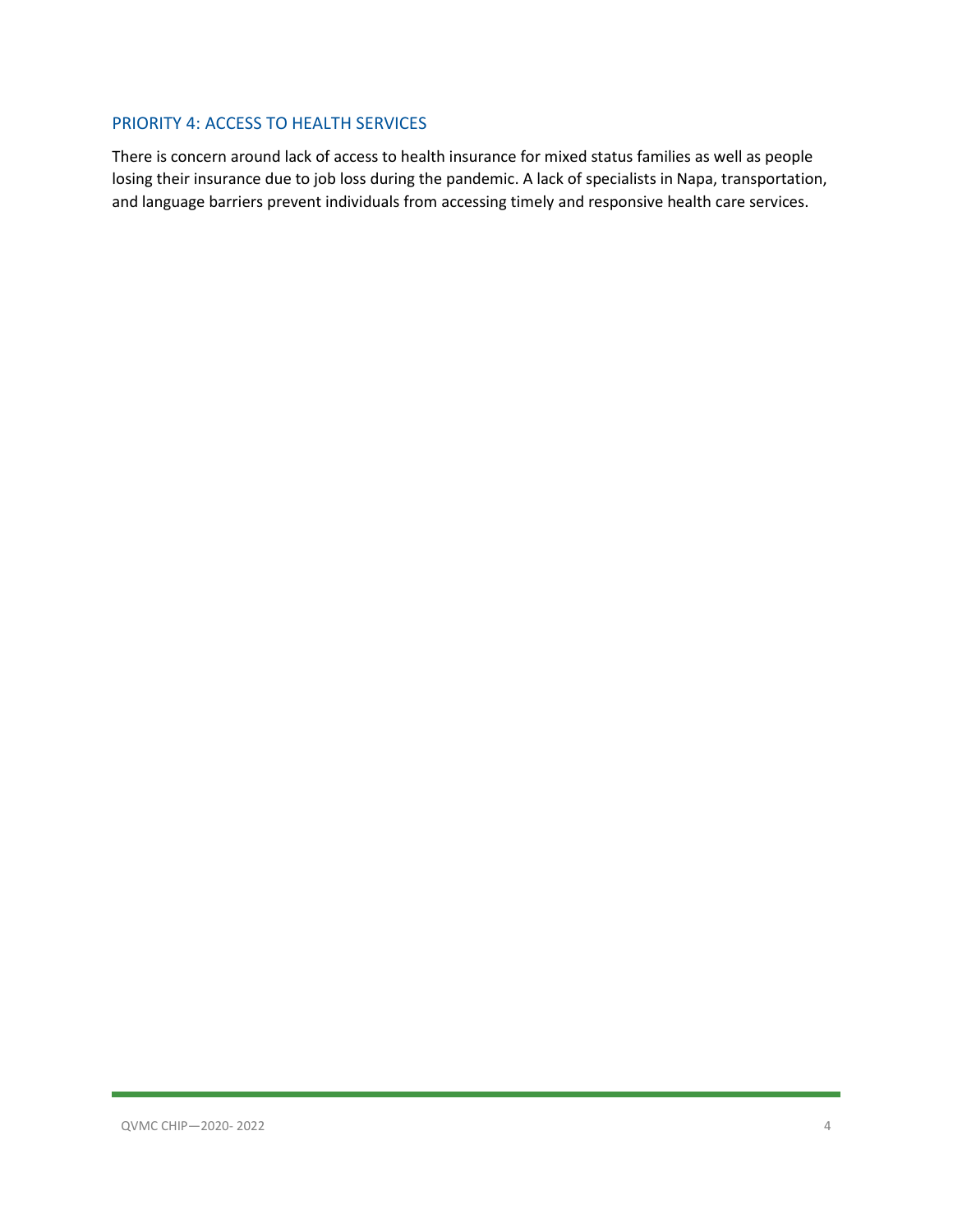### <span id="page-4-0"></span>INTRODUCTION

### <span id="page-4-1"></span>Mission, Vision, and Values

| Our Mission | As expressions of God's healing love, witnessed through the ministry of Jesus,<br>we are steadfast in serving all, especially those who are poor and vulnerable. |
|-------------|------------------------------------------------------------------------------------------------------------------------------------------------------------------|
|             | <i>Our Vision</i> Health for a Better World.                                                                                                                     |
| Our Values  | Compassion $-$ Dignity $-$ Justice $-$ Excellence $-$ Integrity                                                                                                  |

### <span id="page-4-2"></span>Who We Are

Queen of the Valley Medical Center is an acute-care hospital founded in 1958 and located in Napa, California. The hospital has 208 licensed beds, more than 1,687 caregivers (employees), and professional relationships with many local physicians. Major programs and services offered to the community include acute rehabilitation, bariatric surgery, cancer, cardiac, emergency, maternity and infant care, neurosciences and orthopedics. Synergy Health Club, a St. Joseph Health owned facility offering fitness and studio classes, is located on the hospital's campus and St. Joseph Health Prompt Care, an urgent care clinic, is located about a 10-minute drive from the hospital.

### <span id="page-4-3"></span>Our Commitment to Community

Queen of the Valley Medical Center dedicates resources to improve the health and quality of life for the communities it serves, with special emphasis on the needs of the economically poor and vulnerable. During the most recent fiscal year, it provided \$33,487,837 in Community Benefit<sup>1</sup> in response to unmet needs and to improve the health and well-being of those served in Napa County.

Queen of the Valley Medical Center further demonstrates organizational commitment to the Community Health Needs Assessment (CHNA) through the allocation of staff time, financial resources, participation and collaboration to address community identified needs. The Northern California Regional Director of Community Health Investment and the local Community Health Investment Program

<span id="page-4-4"></span> $1$  A community benefit is an initiative, program or activity that provides treatment or promotes health and healing as a response to identified community needs and meets at least one of the following community benefit objectives: a. Improves access to health services; b. Enhances public health; c. Advances increased general knowledge; and/or d. Relieves government burden to improve health. Note: Community benefit includes both services to the economically poor and broader community. To be reported as a community benefit initiative or program, community need must be demonstrated. Community need can be demonstrated through the following: 1) community health needs assessment developed by the ministry or in partnership with other community organizations; 2) documentation that demonstrates community need and/or a request from a public agency or community group was the basis for initiating or continuing the activity or program; 3) or the involvement of unrelated, collaborative tax-exempt or government organizations as partners in the community benefit initiative or program.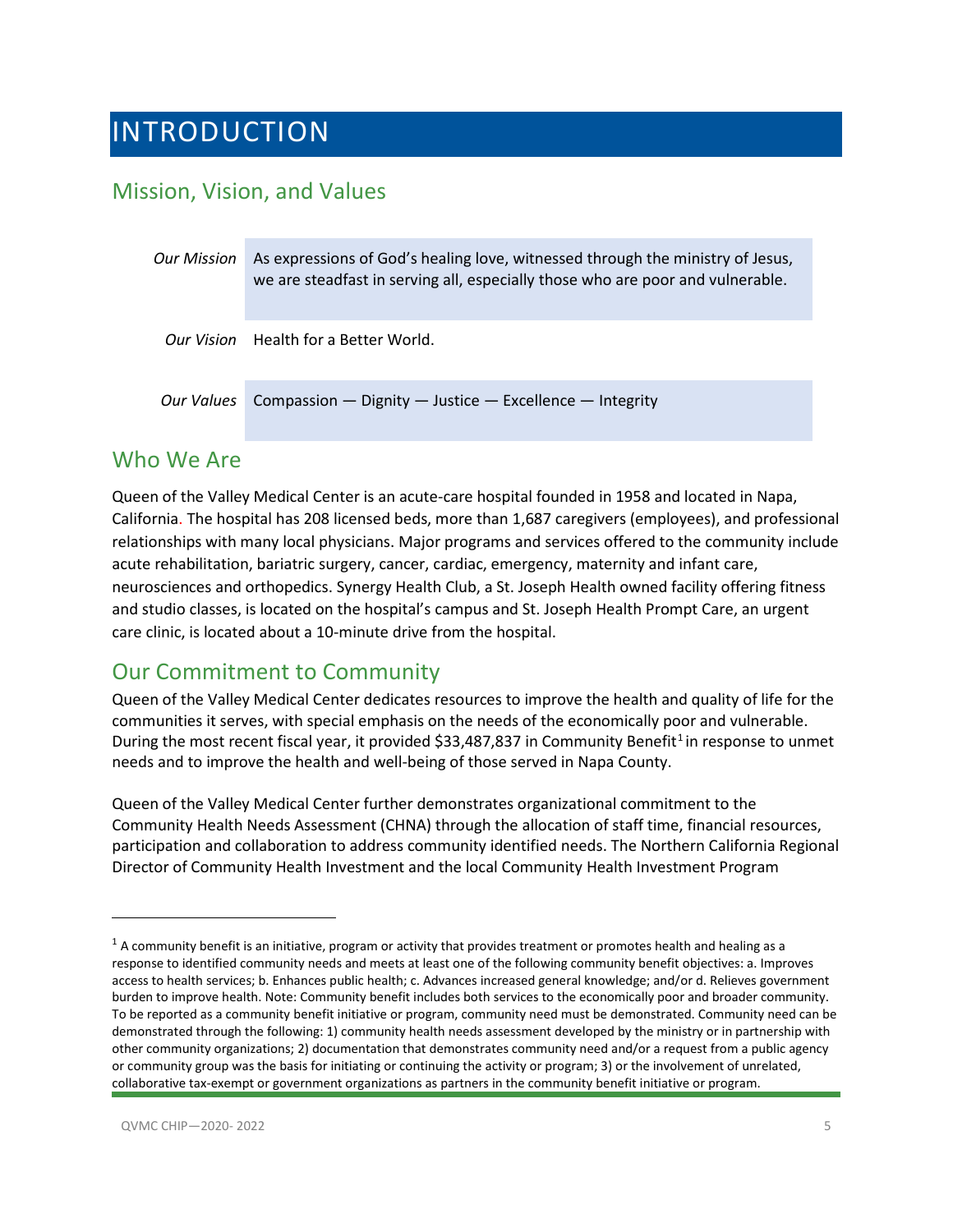Manager at Queen of the Valley Medical Center are responsible for ensuring compliance with Federal 501r requirements as well as providing the opportunity for community leaders and internal hospital leadership, physicians, and others to work together in planning and implementing the resulting Community Health Improvement Plan (CHIP).

### <span id="page-5-0"></span>Health Equity

At Providence St. Joseph Health, we acknowledge that all people do not have equal opportunities and access to living their fullest, healthiest lives due to systems of oppression and inequities. We are committed to ensuring health equity for all by addressing the underlying causes of racial and economic inequities and health disparities. Our Vision is "Health for a Better World," and to achieve that we believe we must address not only the clinical care factors that determine a person's length and quality of life, but also the social and economic factors, the physical environment, and the health behaviors that all play an active role in determining health outcomes.

To ensure that equity is foundational to our CHIP, we have developed an equity framework that outlines the best practices that each of our hospital will implement when completing a CHIP. These practices include, but are not limited to the following:



Address root causes of inequities by utilizing evidence-based and leading practices



Explicitly state goal of reducing health disparities and social inequities

Reflect our values of justice and dignity



Leverage community strengths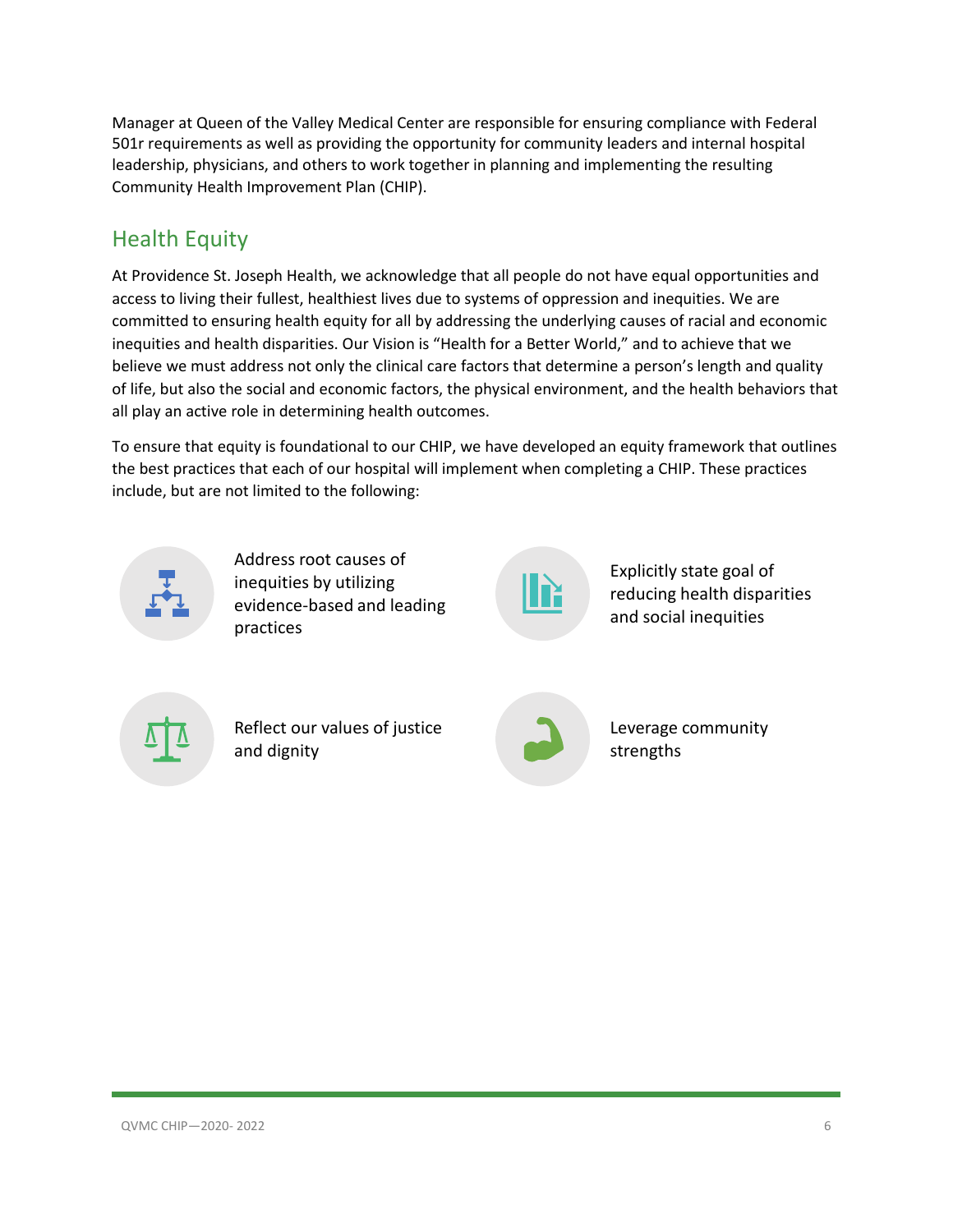### <span id="page-6-0"></span>OUR COMMUNITY

### <span id="page-6-1"></span>Description of Community Served

Queen of the Valley Medical Center provides Napa County communities with access to advanced care and advanced caring. The hospital's service area is Napa County and includes a population of approximately 147,000 people.



### *Figure 1. Queen of the Valley Medical Center Total Service Area*

Of the over 140,000 permanent residents of Napa County, roughly 48% live in the "high need" area, defined by lower life expectancy at birth, lower high school graduation rates, and more households at or below 200% FPL compared to census tracts across the County. For reference, 200% FPL is equivalent to an annual household income of \$51,500 or less for a family of 4. These households are more likely to regularly make spending tradeoffs regarding utilities, rent, groceries, medicine, and other basic expenses.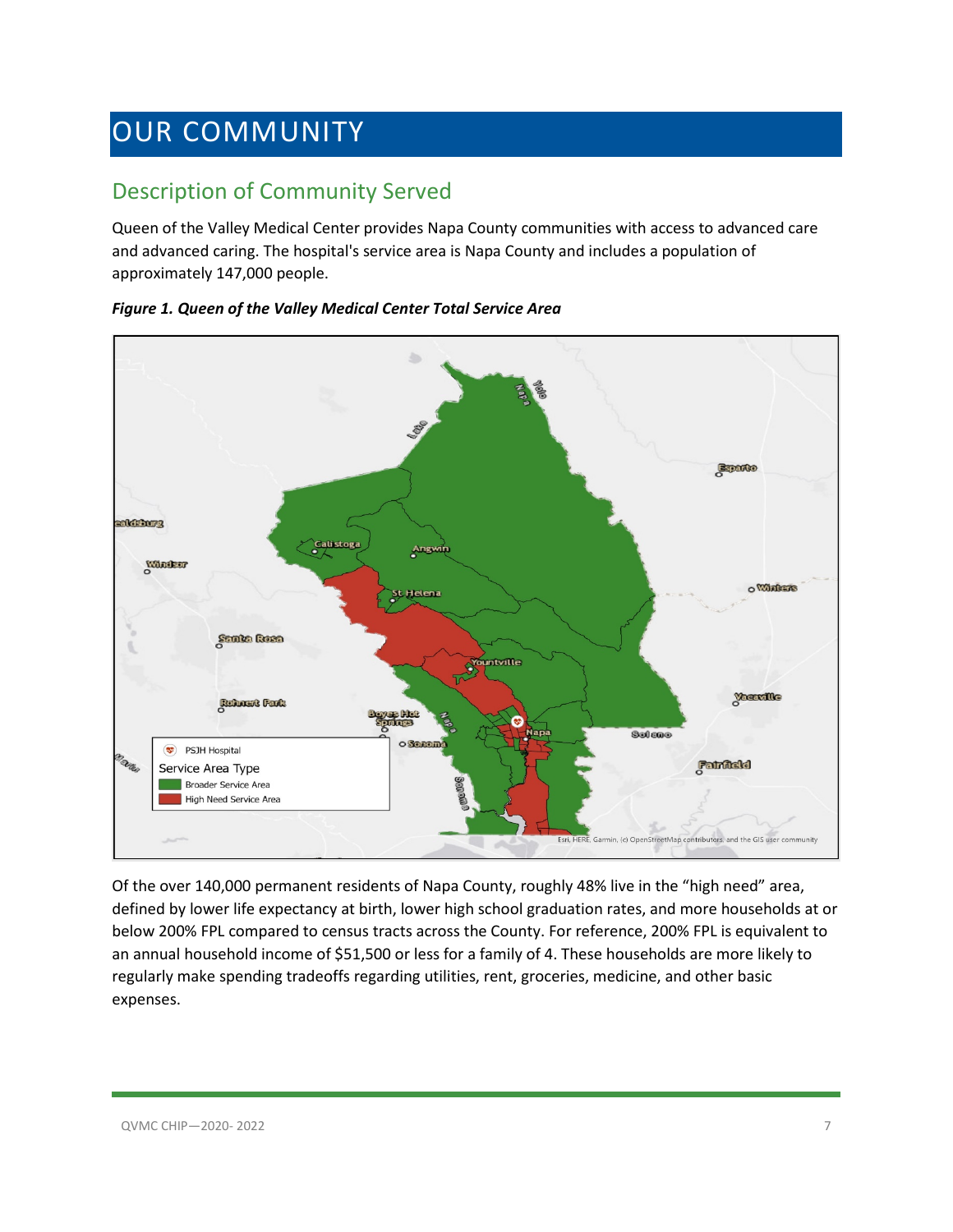### <span id="page-7-0"></span>Community Demographics

### POPULATION AND AGE DEMOGRAPHICS

Younger age groups are disproportionately represented in the high need communities of Napa County, most likely representing households with young children. Alternatively, age groups 55 and over are less likely to fall into the high need communities or live within those designated census tracts. The male-tofemale distribution is roughly equal across Napa County geographies.

In Napa County, approximately 7% of the population are veterans, which is higher than that of the state of California, 5%.

### POPULATION BY RACE AND ETHNICITY

Individuals who identify as Hispanic (below), Asian, or "other race," are more likely to live in high needs census tracts than their peers of other races.

### SOCIOECONOMIC INDICATORS

| Table 1. Income Indicators for Napa County Service Areas |  |  |
|----------------------------------------------------------|--|--|
|----------------------------------------------------------|--|--|

| Indicator                                                                                                                                                            | <b>Broader Service</b><br>Area | <b>High Need</b><br><b>Service Area</b> | <b>Napa County</b> |
|----------------------------------------------------------------------------------------------------------------------------------------------------------------------|--------------------------------|-----------------------------------------|--------------------|
| <b>Median Income</b><br>Data Source: American Community Survey<br>Year: 2019                                                                                         | \$101,330                      | \$77,129                                | \$88,457           |
| <b>Percent of Renter Households with</b><br><b>Severe Housing Cost Burden</b><br>Data Source: American Community Survey<br>Year: Estimates based on 2013 - 2017 data | 20.8%                          | 25.2%                                   | 23.0%              |

The median income in the high need service area is about \$11,000 lower than Napa County. There is about a \$24,000 difference in median income between the broader service area and the high need service area.

Severe housing cost burden is defined as households that are spending 50% or more of their income on housing costs. On average about 23% of households in Napa County are severely housing cost burdened. In the high need service area, 25.2% of renter households are severely housing cost burdened. Within the total service area there are census tracts in which 30% to 43% of households are experiencing severe housing cost burden.

**Full demographic and socioeconomic information for the service area can be found in the [2019 CHNA](https://www.providence.org/-/media/Project/psjh/providence/socal/Files/about/community-benefit/reports/2019chna-queenofthevalleymedicalcenter.pdf?la=en&hash=95CE2A5B48AABF66A368B1BDFBAD1C04)  [for Queen of the Valley Medical Center.](https://www.providence.org/-/media/Project/psjh/providence/socal/Files/about/community-benefit/reports/2019chna-queenofthevalleymedicalcenter.pdf?la=en&hash=95CE2A5B48AABF66A368B1BDFBAD1C04)**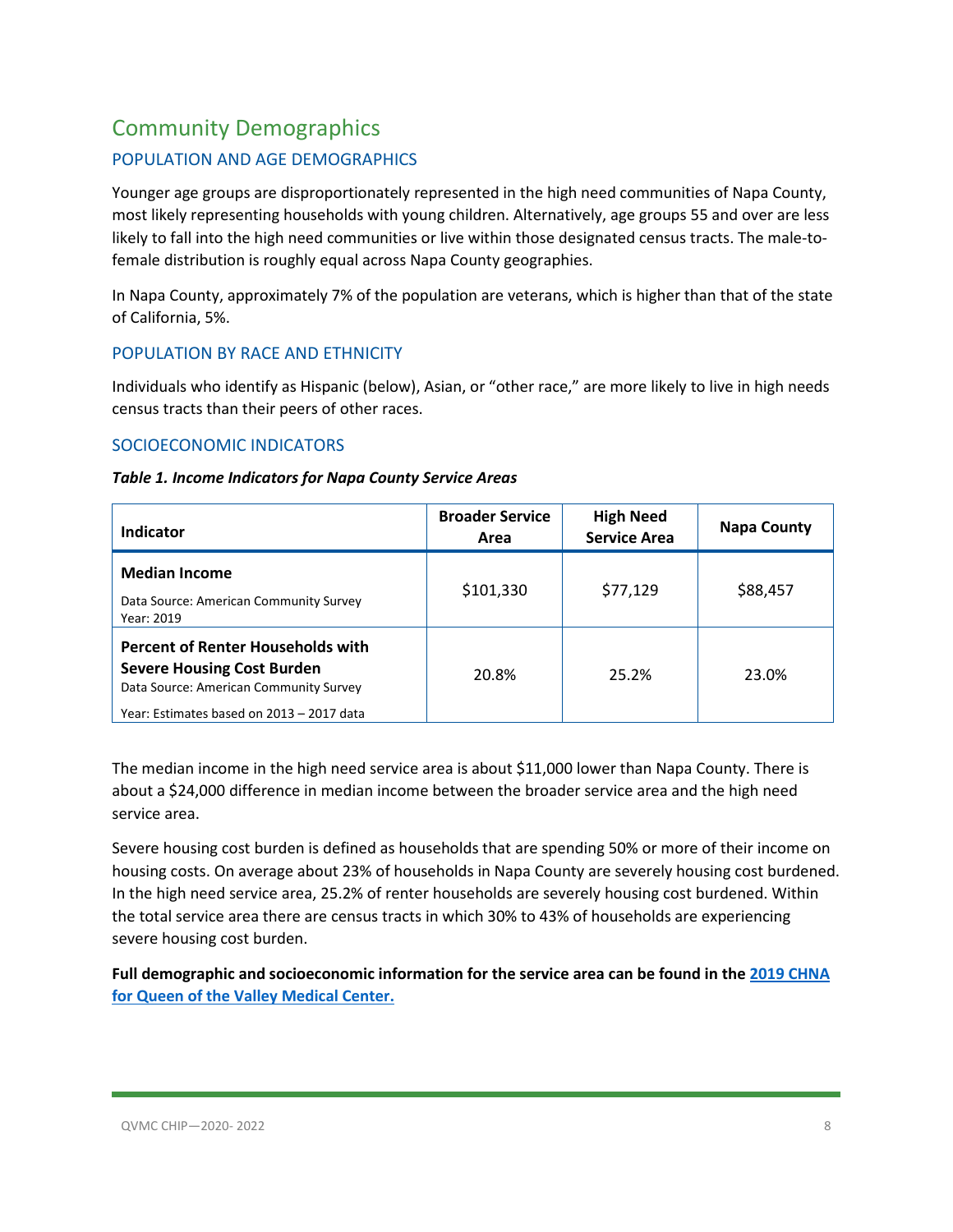# <span id="page-8-0"></span>COMMUNITY NEEDS AND ASSETS ASSESSMENT PROCESS AND RESULTS

### <span id="page-8-1"></span>Significant Community Health Needs Prioritized

The list below summarizes the rank ordered significant health needs identified through the Community Health Needs Assessment process:

### PRIORITY 1: HEALTH EQUITY – RACIAL & LGBTQ

The disproportionate impact of COVID-19 on Black, Brown, Indigenous, and People of Color (BBIPOC), as well as the national call for racial justice have highlighted the need for additional community conversations around racism and inequities. Health inequities and systemic racism are preventing BBIPOC communities, particularly the Latino/a community, from accessing opportunities and living their healthiest lives. Discrimination also prevents the LGBTQ+ community from receiving responsive health care and visibility in the community. A greater commitment to equity in all programs and collaboratives is warranted.

### PRIORITY 2: HOUSING & HOMELESSNESS

A major growing community need is around safer and more affordable housing stock, particularly for people with low incomes. A lack of affordable housing leads to over-crowding and poor living conditions. Housing is foundational to all other needs; once people are housed securely; they can address other needs related to their health and wellbeing. Two groups are of particular concern: the Latino/a community and older adults. The housing crisis in Napa highlights racial and economic inequities in the community, disproportionately affecting the Latino/a community, especially mixed status families. There is additional concern for older adults who have few affordable options in the community, particularly those living on a fixed income.

### PRIORITY 3: MENTAL HEALTH & SUBSTANCE USE SERVICES

There is a general lack of mental health and substance use treatment services in the community. Schoolage children and older adults need more mental health support in the current environment, increasing the demand for services. The Latino/a community is also underserved, especially mixed status families, with the following barriers preventing Latino/a individuals from receiving services: stigma, a lack of culturally relevant education and outreach, and a lack of bilingual and bicultural providers. LGBTQfriendly mental health providers are also difficult to find in the area. There is limited access to mental health services for individuals who do not meet the high-acuity criteria for severe mental illness at Napa County Health and Human Services, as well as limited substance use disorder treatment options. The COVID-19 pandemic is creating a mental health crisis; people are feeling hopeless, afraid, stressed, anxious, and depressed. The stress from the COVID-19 pandemic is compounding trauma related to local fires.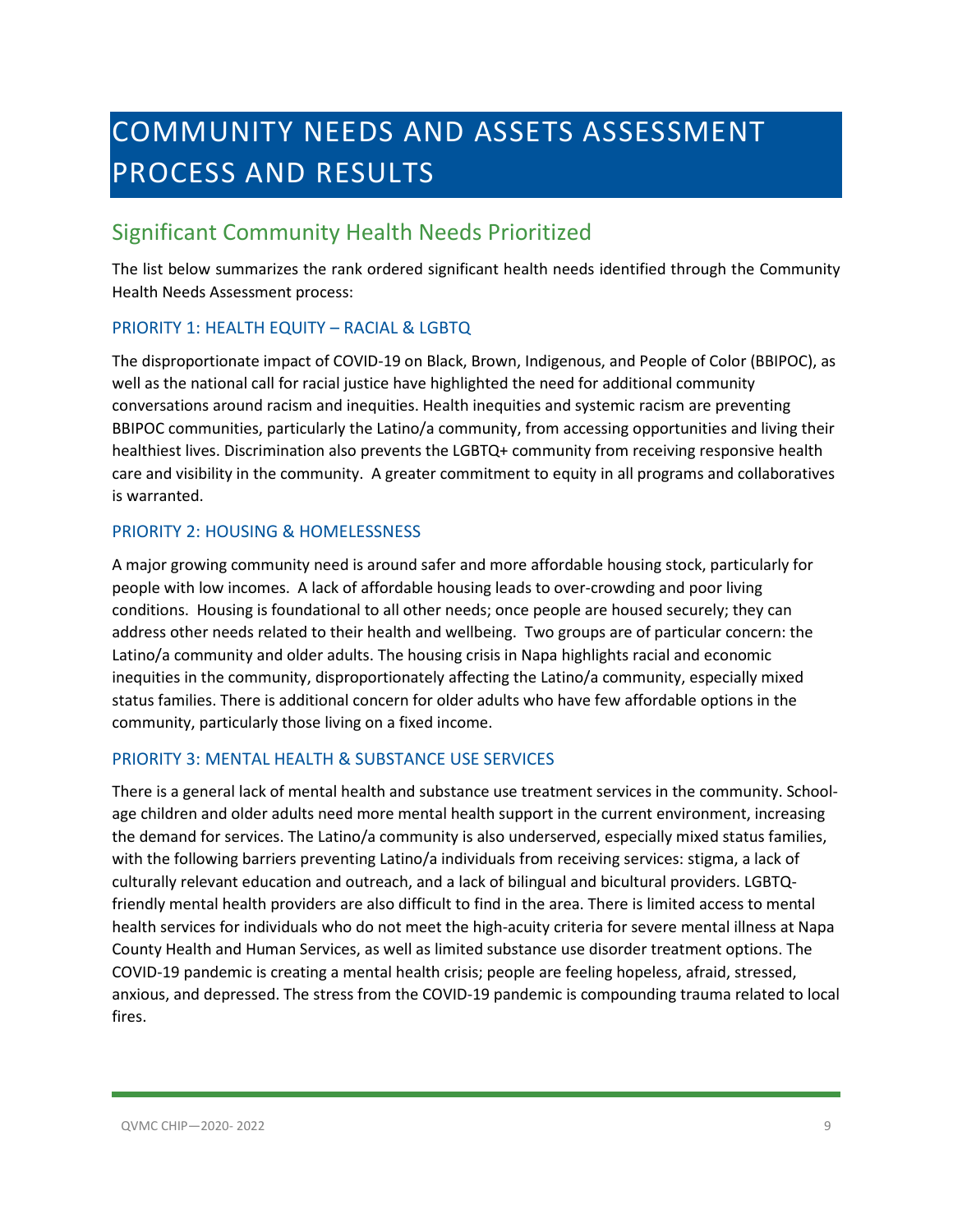### PRIORITY 4: ACCESS TO HEALTH SERVICES

There is concern around lack of access to health insurance for mixed status families as well as people losing their insurance due to job loss during the pandemic. A lack of specialists in Napa disproportionately affects individuals on Medi-Cal or without insurance. When individuals are referred to a specialist outside of the area, transportation then becomes a barrier to accessing care. Language barriers prevent Spanish-speaking individuals from receiving responsive care, and virtual interpreters are not nearly as effective as in-person options. Access to care challenges became especially apparent during the COVID-19 pandemic. While telemedicine has improved access to care for some populations, for others this transition has created additional barriers to care, including lack of smart phones or computers, lack of comfort with technology or stable internet access, language barriers, and lack of private space for appointments. Many individuals do not want to talk to their provider on the phone and are not receiving the care they need.

### <span id="page-9-0"></span>Needs Beyond the Hospital's Service Program

No hospital facility can fully address all of the health needs present in its community. While Queen of the Valley Medical Center will employ strategies to address each of the four significant health needs that were prioritized during the CHNA process, partnerships with community organizations and government agencies are critical for achieving the established goals.

Queen of the Valley Medical Center will collaborate with Napa County, the City of Napa, OLE Health, Adventist Health, Mentis, Abode, and a variety of local family resource centers that address the community needs to coordinate care and referrals to address unmet needs.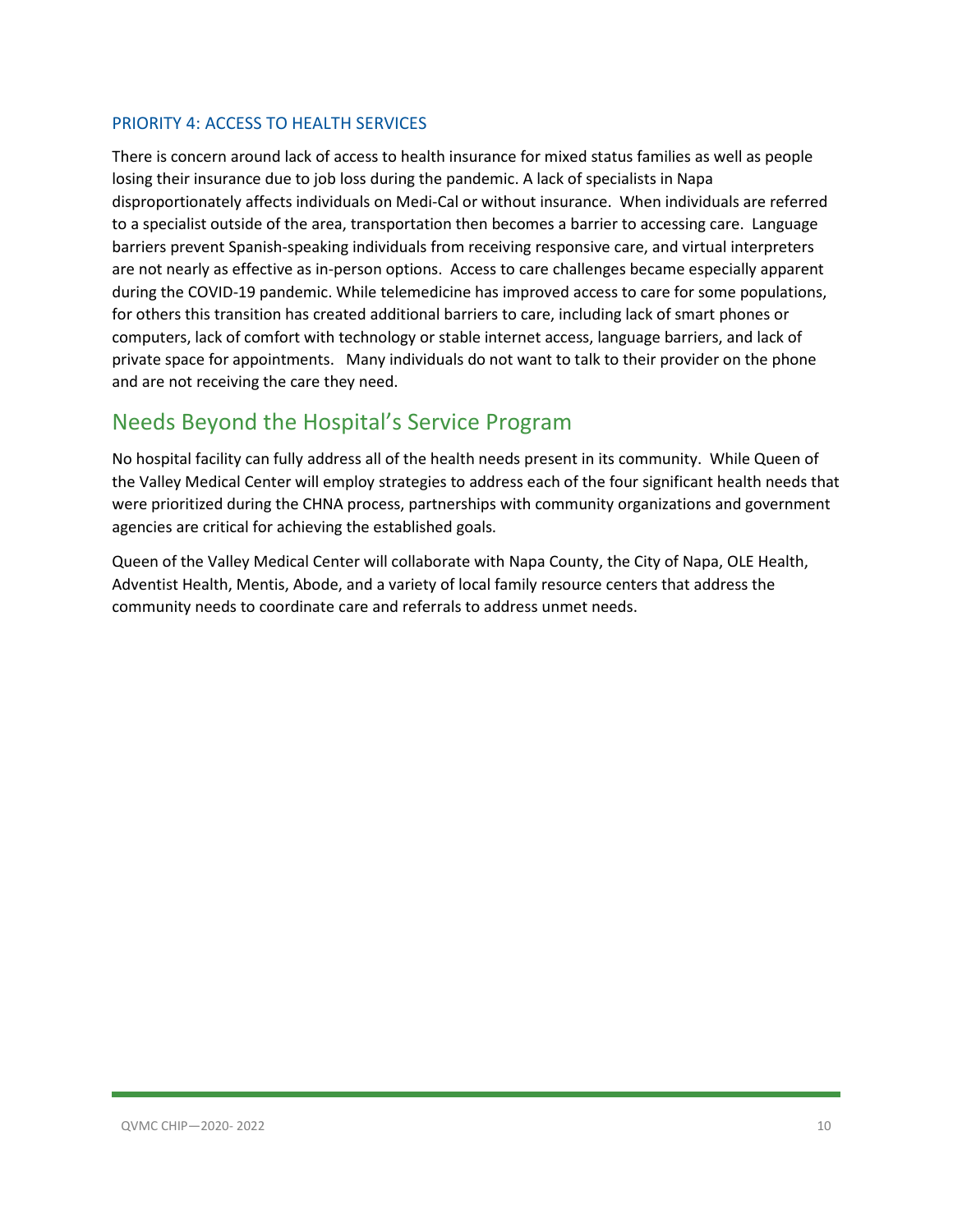### <span id="page-10-0"></span>COMMUNITY HEALTH IMPROVEMENT PLAN

### <span id="page-10-1"></span>Summary of Community Health Improvement Planning Process

The Regional Director, Program Coordinator and local Program Manager developed strategies based on insight from stakeholder interviews and caregiver listening sessions, and input and feedback were provided by the Community Benefit Committee. While the strategies were developed to address specific local needs, the strategies were also designed with the intention of leveraging local strengths to scale efforts across the Northern California region.

The 2020-2022 Community Health Improvement Plan (CHIP) process was disrupted by the SARS-CoV-2 virus and COVID-19, which has impacted all of our communities. While we have focused on crisis response, it has required a significant re-direction of resources and reduced community engagement in the CHIP process.

This CHIP is currently designed to address the needs identified and prioritized through the 2019 CHNA, though COVID-19 will have substantial impacts on our community needs. These impacts are likely to exacerbate some of the needs identified, and cause others to rise in level of priority. While this is a dynamic situation, we recognize the greatest needs of our community will change in the coming months, and it is important that we adapt our efforts to respond accordingly. This CHIP will be updated in 2021 to better document the impact of and our response to COVID-19 in our community. We are committed to supporting, strengthening, and serving our community in ways that align with our Mission, engage our expertise, and leverage our Community Benefit dollars in the most impactful ways.

QVMC anticipates that implementation strategies may change and therefore, a flexible approach is best suited for the development of its response to the CHNA. For example, certain community health needs may become more pronounced and require changes to the initiatives identified by QVMC in the enclosed CHIP.

### <span id="page-10-2"></span>Addressing the Needs of the Community: 2020- 2022 Key Community Benefit Initiatives and Evaluation Plan

### PRIORITY #1: HEALTH EQUITY – RACIAL & LGBTQ

#### *Community Need Addressed*

Health inequities and systemic racism are preventing Black, Brown, Indigenous, and People of Color (BBIPOC) communities, particularly the Latino/a community, from accessing opportunities and living their healthiest lives. COVID-19 has disproportionately impacted the Latino/a population, highlighting the health inequities they experience. Discrimination prevents the LGBTQ+ community from receiving responsive health care.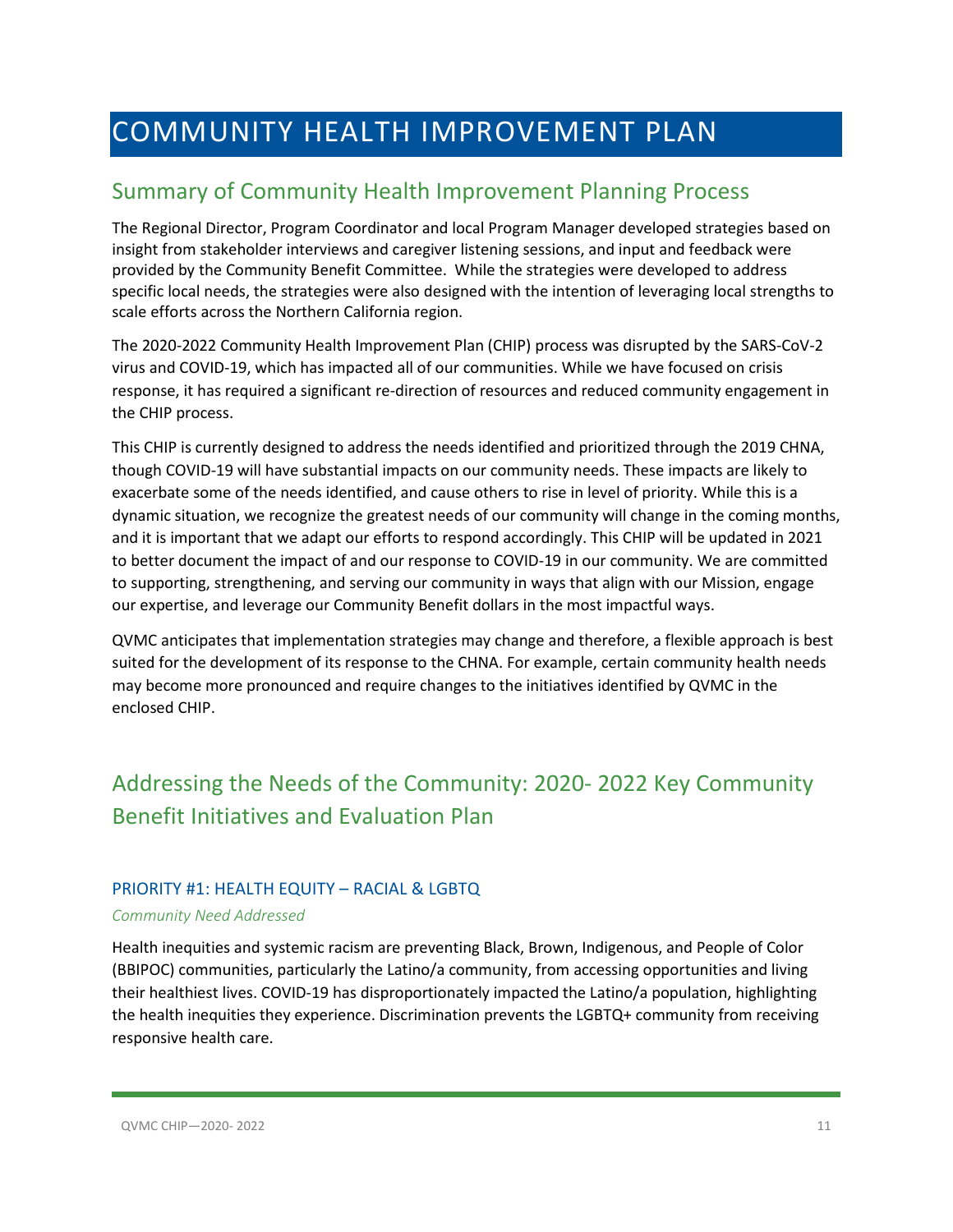### *Goal (Anticipated Impact)*

Increased access to care and services for Latino/a and LGBTQ+ populations.

#### *Table 2. Strategies for Addressing Health Equity*

|    | <b>Strategy</b>                                                                                  | <b>Target Population</b>             |
|----|--------------------------------------------------------------------------------------------------|--------------------------------------|
|    | Develop Health Equity Playbook by Q1 2021.                                                       | Latino/a individuals and<br>families |
|    | Partner with FQHC/other for COVID-19 outreach, prevention,<br>testing, and mitigation of spread. | Latino/a individuals and<br>families |
| З. | Advocate for policies that address social and economic<br>disparities.                           | Latino/a and LGBTQ+<br>populations   |

#### *Planned Collaboration*

Queen of the Valley Medical Center values cross-sector collaboration and believes that non-profit organizations and local government organizations must work together to solve community-level problems. We plan to collaborate with the following organizations to address this need:

- OLE Health
- Napa Valley Farmworker Foundation
- On The Move
- UpValley Family Centers
- Napa County Public Health
- Napa County Housing and Homeless Programs
- St. Joseph Health Medical Group
- Community Organizations Active in Disaster
- Providence St. Joseph Health's Government & Public Affairs Division

#### *Resource Commitment*

Queen of the Valley Medical Center will commit staff time from its Community Health Investment department, provide grants to local partners, and help leverage resources from the Providence Health Equity Initiative.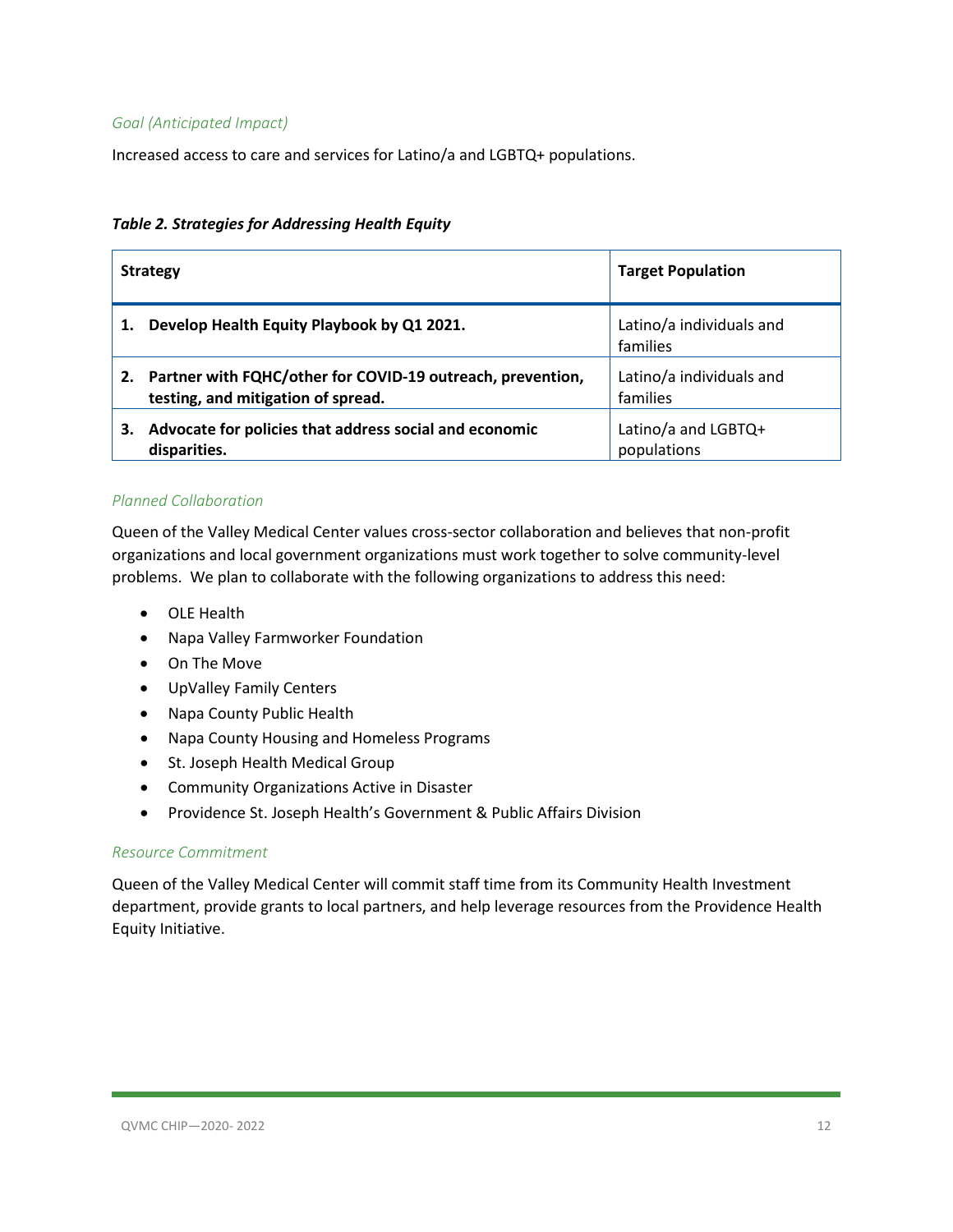### PRIORITY #2: HOUSING & HOMELESSNESS

#### *Community Need Addressed*

A lack of affordable housing leads to over-crowding and poor living conditions. Housing is foundational to all other needs; once people are housed securely, they can address other needs related to their health and well-being. Two groups are of particular concern: the Latino/a community and older adults.

### *Goal (Anticipated Impact)*

Increased access to safe and affordable housing across Napa County.

#### *Table 3. Strategies for Addressing Housing and Homelessness*

| <b>Strategy</b> |                                                                                          | <b>Target Population</b>                                                       |
|-----------------|------------------------------------------------------------------------------------------|--------------------------------------------------------------------------------|
|                 | Leverage investments to increase safe and affordable housing<br>stock.                   | BBIPOC & those experiencing<br>health disparities                              |
| 2.              | Leverage resources through partnerships to expand<br>supportive services.                | BBIPOC & those experiencing<br>health disparities                              |
| 3.              | Support policies that prevent homelessness and increase<br>access to affordable housing. | Populations experiencing<br>housing instability and at-risk of<br>homelessness |

### *Planned Collaboration*

Queen of the Valley Medical Center values cross-sector collaboration and believes that non-profit organizations and local government organizations must work together to solve community-level problems. We plan to collaborate with the following organizations to address this need:

- Abode Services
- Burbank Housing
- City of Napa Housing Authority
- Napa County Housing and Homeless Programs
- Gasser Foundation
- Providence Supportive Housing Division
- Providence St. Joseph Health's Government & Public Affairs Division

### *Resource Commitment*

Queen of the Valley Medical Center will commit staff time from its Community Health Investment department as well as grants and restricted funding from its Care for the Poor account. QVMC has already committed \$2,200,000 to support three separate affordable housing and/or supportive housing developments within the city of Napa.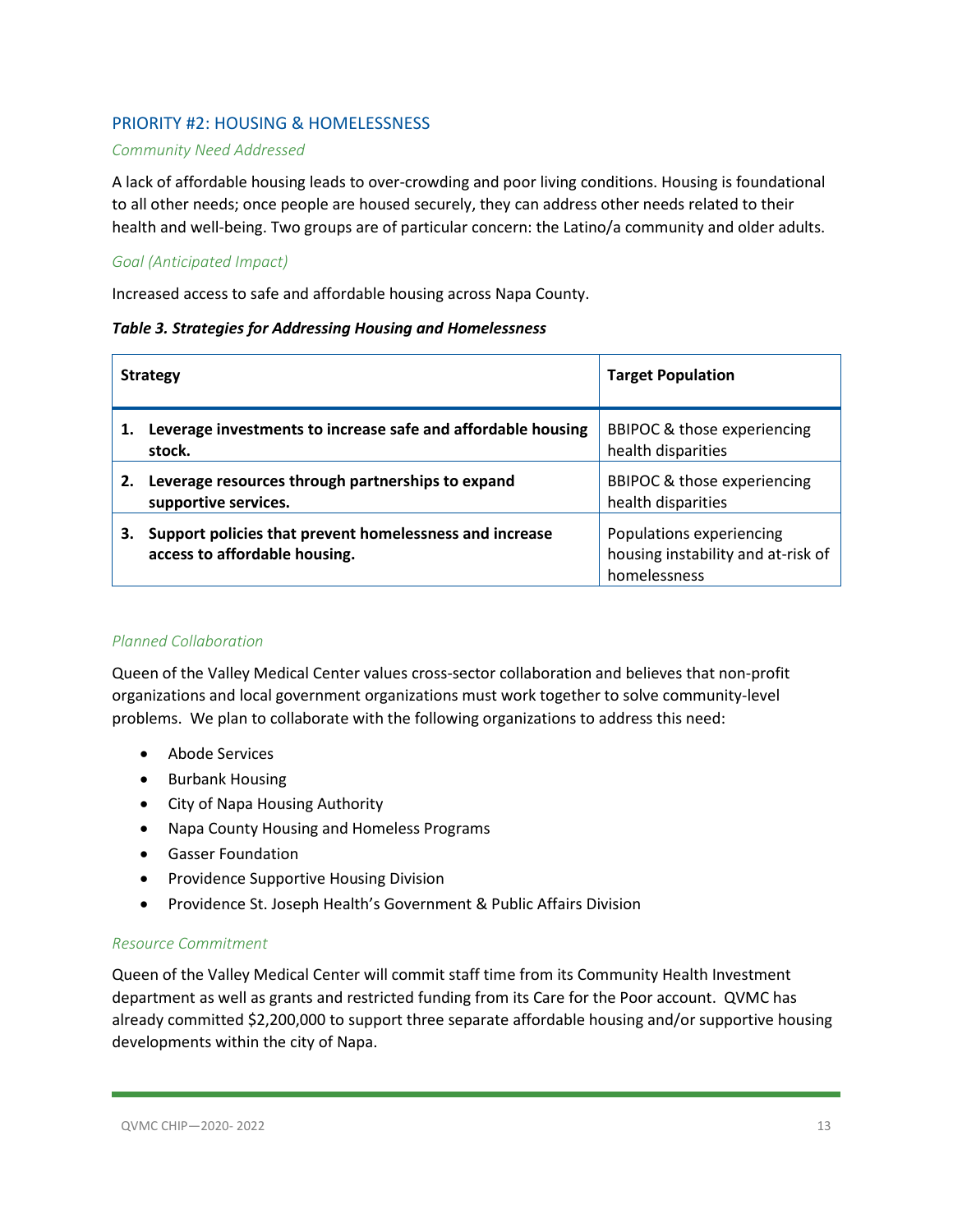### PRIORITY #3: MENTAL HEALTH & SUBSTANCE USE SERVICES

### *Community Need Addressed*

Behavioral health has been an identified priority health need for many years. The COVID-19 pandemic and trauma related to local fires has only intensified this mental health crisis. Populations of concern include school-aged children, older adults, Latino/a people, and undocumented individuals.

### *Goal (Anticipated Impact)*

Increased access to mental health and substance use services.

#### *Table 4. Strategies for Addressing Mental Health & Substance Use Services*

| <b>Strategy</b> |                                                                                                                     | <b>Target Population</b>                        |
|-----------------|---------------------------------------------------------------------------------------------------------------------|-------------------------------------------------|
| 1.              | Increase capacity to address mild-moderate mental health &<br>substance use services.                               | School-aged children & older<br>adults          |
| 2.              | Increase capacity to provide bilingual/bicultural mental<br>health & substance use services.                        | Latino/a community and mixed<br>status families |
| 3.              | Advocate for increased access to mental health and<br>substance use care with focused community-based<br>solutions. | Broader community                               |

#### *Planned Collaboration*

Queen of the Valley Medical Center values cross-sector collaboration and believes that non-profit organizations and local government organizations must work together to solve community-level problems. We plan to collaborate with the following organizations to address this need:

- Mentis
- Collabria
- Alternatives for Better Living
- OLE Health
- Center Point
- Aldea Children & Family Services
- Napa County Health & Human Services
- St. Joseph Health Medical Group
- Providence St. Joseph Health's Government & Public Affairs Division
- Progress Foundation
- Buckelew

### *Resource Commitment*

Queen of the Valley Medical Center will commit staff time across the CARE Network program, provide grants to local partners and facilitate funding from various health system sources.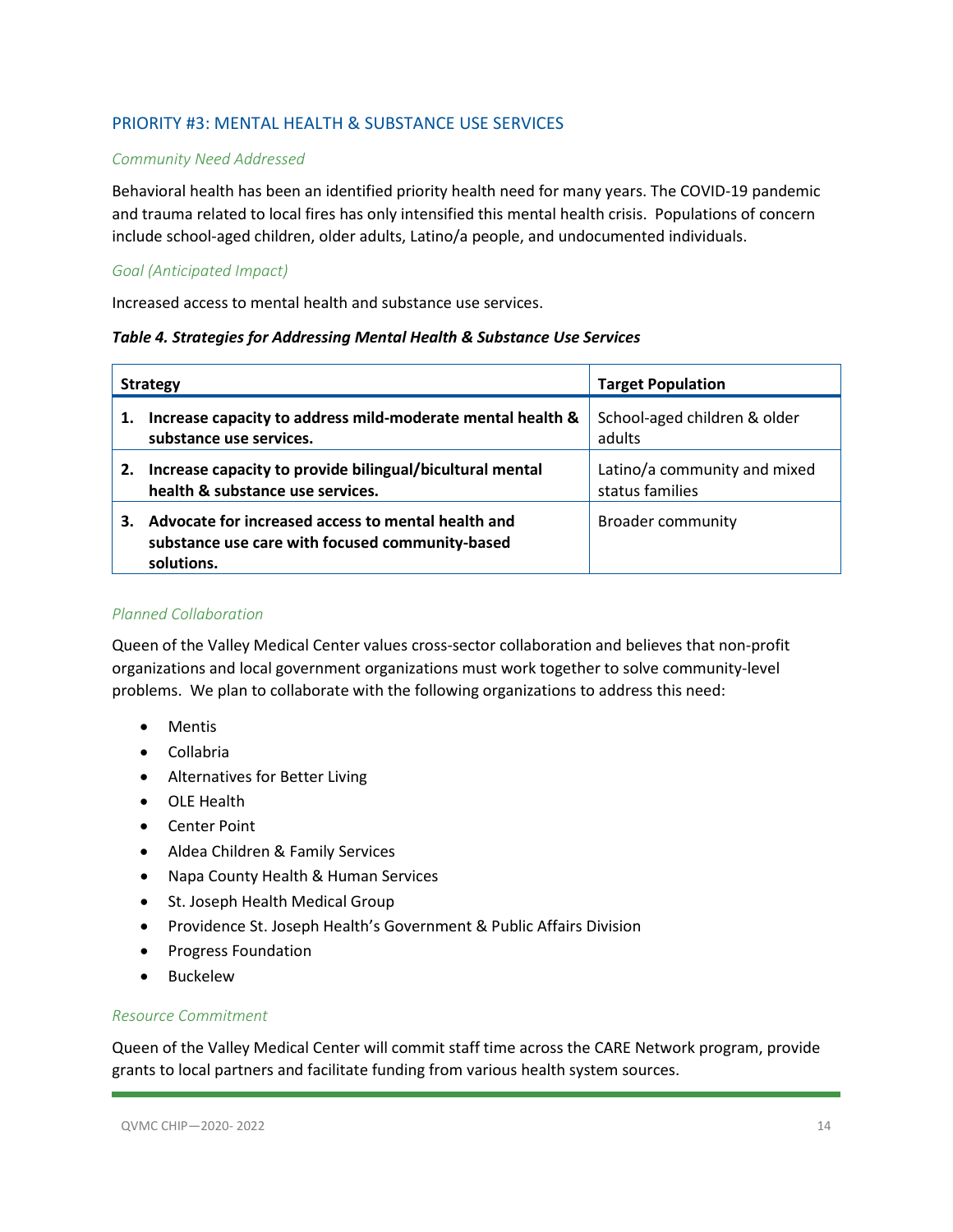### PRIORITY #4: ACCESS TO HEALTH SERVICES

### *Community Need Addressed*

Limited specialty care, transportation services, and bilingual/bicultural providers of all services have prevented many individuals from receiving needed and timely health care. Specific populations of concern are older adults, those who are undocumented, the un- or uninsured (including loss of insurance during the Covid-19 pandemic) and Latino/a individuals and families. The expansion of telehealth has created further barriers for those without access to technology, internet, and/or privacy at home.

### *Goal (Anticipated Impact)*

Increased access to health services.

#### *Table 5. Strategies for Addressing Access to Health Services*

| <b>Strategy</b> |                                                                                          | <b>Target Population</b>                                |
|-----------------|------------------------------------------------------------------------------------------|---------------------------------------------------------|
|                 | Engage high-risk individuals with CARE Network complex care<br>management teams.         | Co-occurring socioeconomic<br>and complex medical needs |
| 2.              | Partner with FQHC, Ole Health, and County Public Health to<br>increase capacity to care. | Uninsured and underinsured<br>individuals and families  |
| 3.              | Engage uninsured and underinsured youth in dental care<br>through Mobile Dental Clinic.  | Uninsured and underinsured<br>vouth                     |

### *Planned Collaboration*

Queen of the Valley Medical Center values cross-sector collaboration and believes that non-profit organizations and local government organizations must work together to solve community-level problems. We plan to collaborate with the following organizations to address this need:

- OLE Health
- Napa County Health & Human Services
- St. Joseph Health Medical Group in Napa
- Operation Access
- Partnership HealthPlan of CA
- Collabria
- Community Health Initiative

### *Resource Commitment*

Queen of the Valley Medical Center will commit staff time from its Community Health Investment department as well as grants and restricted funding from its Care for the Poor account.